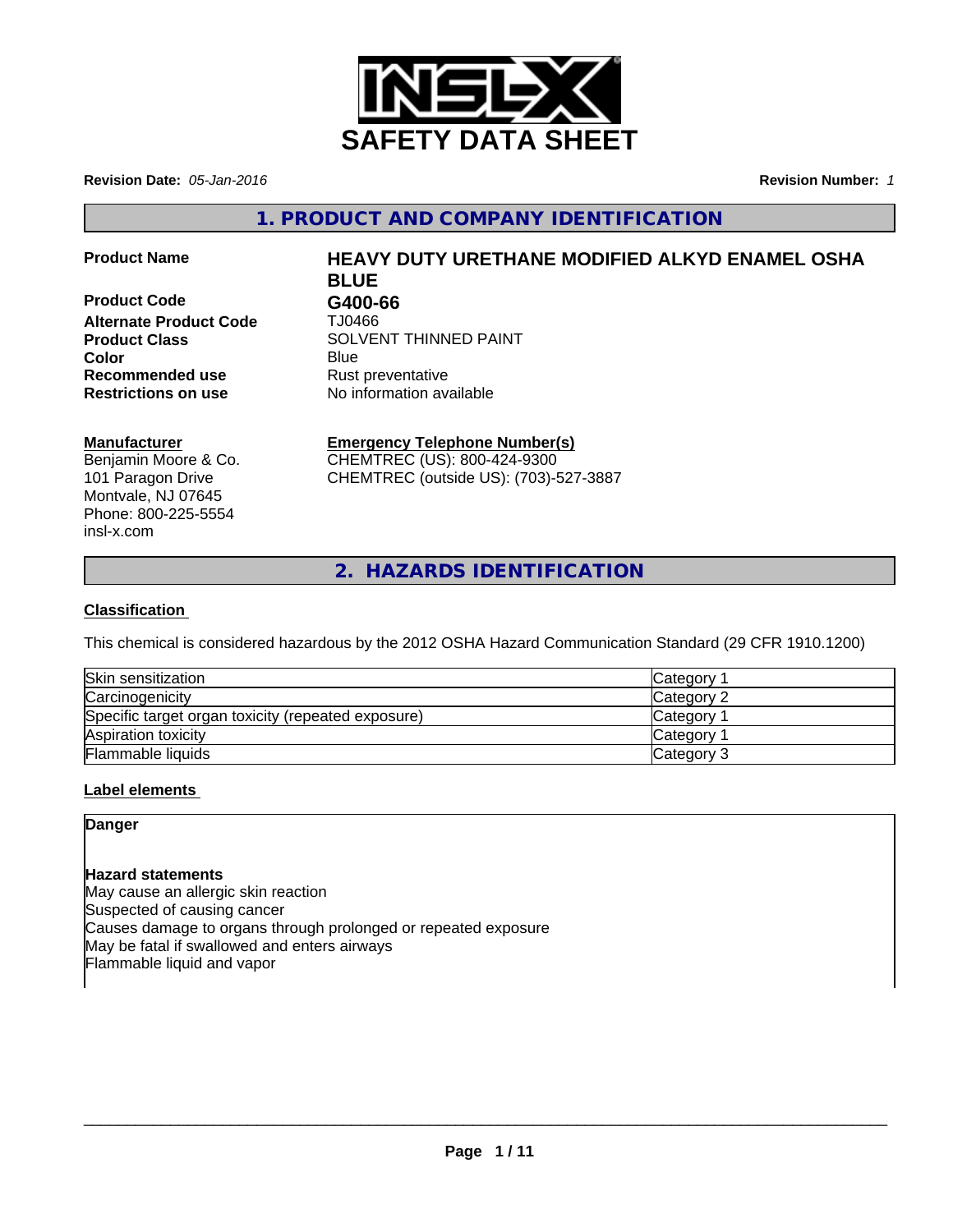# \_\_\_\_\_\_\_\_\_\_\_\_\_\_\_\_\_\_\_\_\_\_\_\_\_\_\_\_\_\_\_\_\_\_\_\_\_\_\_\_\_\_\_\_\_\_\_\_\_\_\_\_\_\_\_\_\_\_\_\_\_\_\_\_\_\_\_\_\_\_\_\_\_\_\_\_\_\_\_\_\_\_\_\_\_\_\_\_\_\_\_\_\_ G400-66 - **HEAVY DUTY URETHANE MODIFIED ALKYD ENAMEL OSHA BLUE**



**Appearance** liquid **Odor** solvent

## **Precautionary Statements - Prevention**

Obtain special instructions before use Do not handle until all safety precautions have been read and understood Use personal protective equipment as required Contaminated work clothing should not be allowed out of the workplace Wear protective gloves Do not breathe dust/fume/mist/vapors/spray Wash face, hands and any exposed skin thoroughly after handling Do not eat, drink or smoke when using this product Keep away from heat/sparks/open flames/hot surfaces, no smoking Keep container tightly closed Ground/bond container and receiving equipment Use explosion-proof electrical/ventilating/lighting/equipment Use only non-sparking tools Take precautionary measures against static discharge

## **Precautionary Statements - Response**

If exposed or concerned get medical attention

## **Skin**

If skin irritation or rash occurs get medical attention Wash contaminated clothing before reuse If on skin (or hair) take off immediately all contaminated clothing. Rinse skin with water **Ingestion** If swallowed immediately call a POISON CENTER or physician Do NOT induce vomiting **Fire** In case of fire use CO2, dry chemical, or foam for extinction

#### **Precautionary Statements - Storage** Store locked up

Store in a well-ventilated place. Keep cool

## **Precautionary Statements - Disposal**

Dispose of contents/container to an approved waste disposal plant

# **Hazards not otherwise classified (HNOC)**

Not Applicable

**Other information** No information available

## **Other Hazards**

Rags, steel wool or waste soaked with this product may spontaneously catch fire if improperly discarded

| INGREI<br><b>JRMA</b><br>DN.<br>SNT-<br>INF (<br>INE.<br>JNI/I |               |                |
|----------------------------------------------------------------|---------------|----------------|
|                                                                |               |                |
| <b>Chemical Name</b>                                           | <b>CAS-No</b> | Weight % (max) |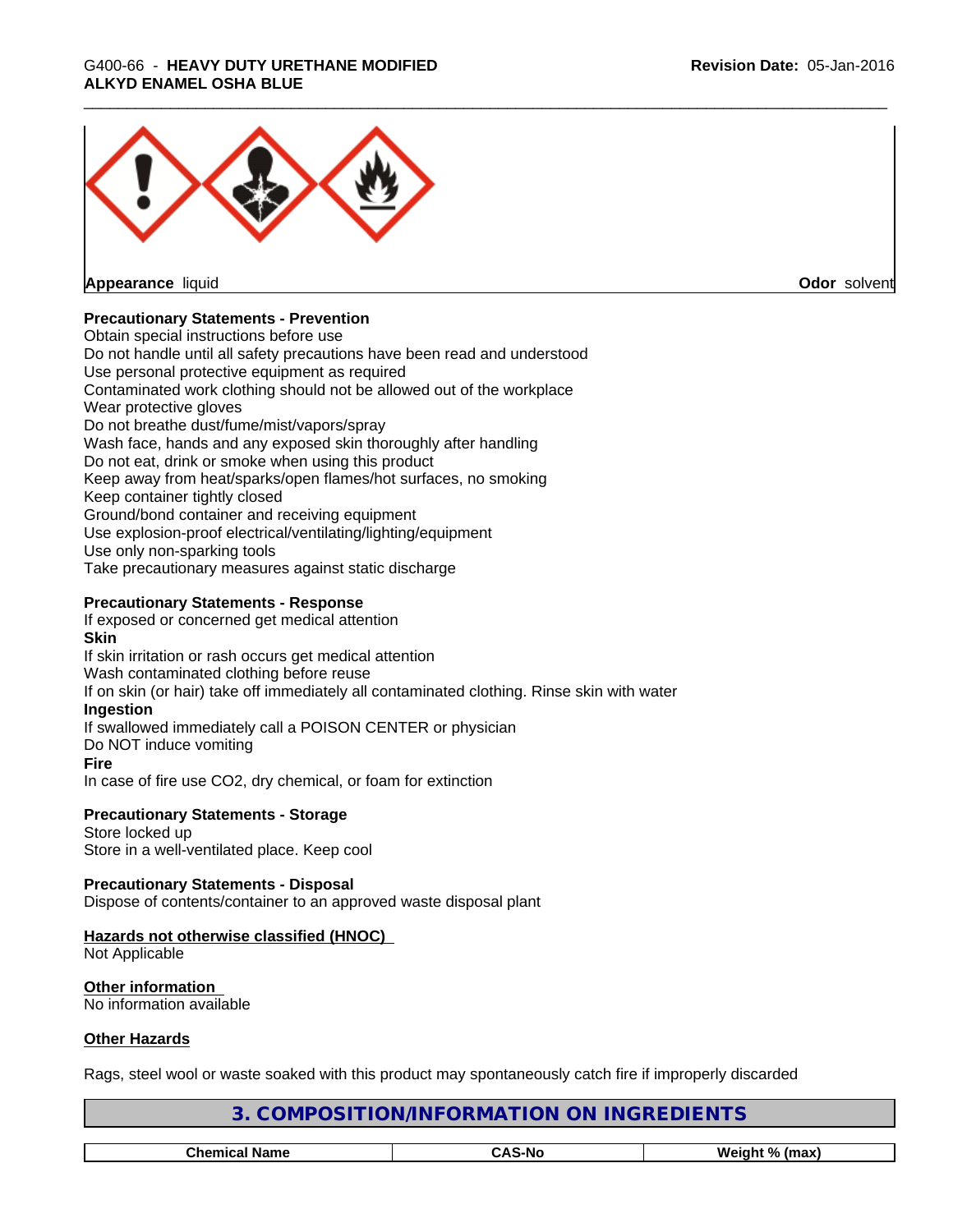## \_\_\_\_\_\_\_\_\_\_\_\_\_\_\_\_\_\_\_\_\_\_\_\_\_\_\_\_\_\_\_\_\_\_\_\_\_\_\_\_\_\_\_\_\_\_\_\_\_\_\_\_\_\_\_\_\_\_\_\_\_\_\_\_\_\_\_\_\_\_\_\_\_\_\_\_\_\_\_\_\_\_\_\_\_\_\_\_\_\_\_\_\_ G400-66 - **HEAVY DUTY URETHANE MODIFIED ALKYD ENAMEL OSHA BLUE**

| Stoddard solvent                             | 8052-41-3      | 25  |
|----------------------------------------------|----------------|-----|
| Kaolin                                       | 1332-58-7      | 10  |
| Limestone                                    | 1317-65-3      | 10  |
| Titanium dioxide                             | 13463-67-7     |     |
| Solvent naphtha, petroleum, light aromatic   | 64742-95-6     |     |
| Hydrotreated heavy naphtha, petroleum        | 64742-48-9     |     |
| Solvent naphtha, petroleum, medium aliphatic | 64742-88-7     |     |
| Methyl ethyl ketoxime                        | 96-29-7        | 0.5 |
| Cobalt bis(2-ethylhexanoate)                 | 136-52-7       | 0.5 |
| Ethyl benzene                                | $100 - 41 - 4$ | 0.5 |

| If symptoms persist, call a physician. Show this safety data sheet to the doctor in<br><b>General Advice</b><br>attendance.<br>Immediately flush with plenty of water. After initial flushing, remove any contact<br><b>Eye Contact</b><br>lenses and continue flushing for at least 15 minutes. Keep eye wide open while<br>rinsing. If symptoms persist, call a physician. |
|------------------------------------------------------------------------------------------------------------------------------------------------------------------------------------------------------------------------------------------------------------------------------------------------------------------------------------------------------------------------------|
|                                                                                                                                                                                                                                                                                                                                                                              |
|                                                                                                                                                                                                                                                                                                                                                                              |
| Wash off immediately with soap and plenty of water removing all contaminated<br><b>Skin Contact</b><br>clothes and shoes. If skin irritation persists, call a physician. Wash clothing before<br>reuse. Destroy contaminated articles such as shoes.                                                                                                                         |
| Move to fresh air. If symptoms persist, call a physician.<br><b>Inhalation</b><br>If not breathing, give artificial respiration. Call a physician immediately.                                                                                                                                                                                                               |
| Clean mouth with water and afterwards drink plenty of water. Do not induce<br>Ingestion<br>vomiting without medical advice. Never give anything by mouth to an unconscious<br>person. Consult a physician.                                                                                                                                                                   |
| <b>Protection Of First-Aiders</b><br>Use personal protective equipment.                                                                                                                                                                                                                                                                                                      |
| May cause allergic skin reaction.<br><b>Most Important</b><br><b>Symptoms/Effects</b>                                                                                                                                                                                                                                                                                        |
| Treat symptomatically.<br><b>Notes To Physician</b>                                                                                                                                                                                                                                                                                                                          |

**5. FIRE-FIGHTING MEASURES** 

| <b>Suitable Extinguishing Media</b>                                    | Foam, dry powder or water. Use extinguishing measures<br>that are appropriate to local circumstances and the<br>surrounding environment.                                                                                                               |
|------------------------------------------------------------------------|--------------------------------------------------------------------------------------------------------------------------------------------------------------------------------------------------------------------------------------------------------|
| <b>Protective Equipment And Precautions For</b><br><b>Firefighters</b> | As in any fire, wear self-contained breathing apparatus<br>pressure-demand, MSHA/NIOSH (approved or equivalent)<br>and full protective gear.                                                                                                           |
| <b>Specific Hazards Arising From The Chemical</b>                      | Combustible material. Closed containers may rupture if<br>exposed to fire or extreme heat. Keep product and empty<br>container away from heat and sources of ignition. Thermal<br>decomposition can lead to release of irritating gases and<br>vapors. |
| <b>Sensitivity To Mechanical Impact</b>                                | No                                                                                                                                                                                                                                                     |
| <b>Sensitivity To Static Discharge</b>                                 | Yes                                                                                                                                                                                                                                                    |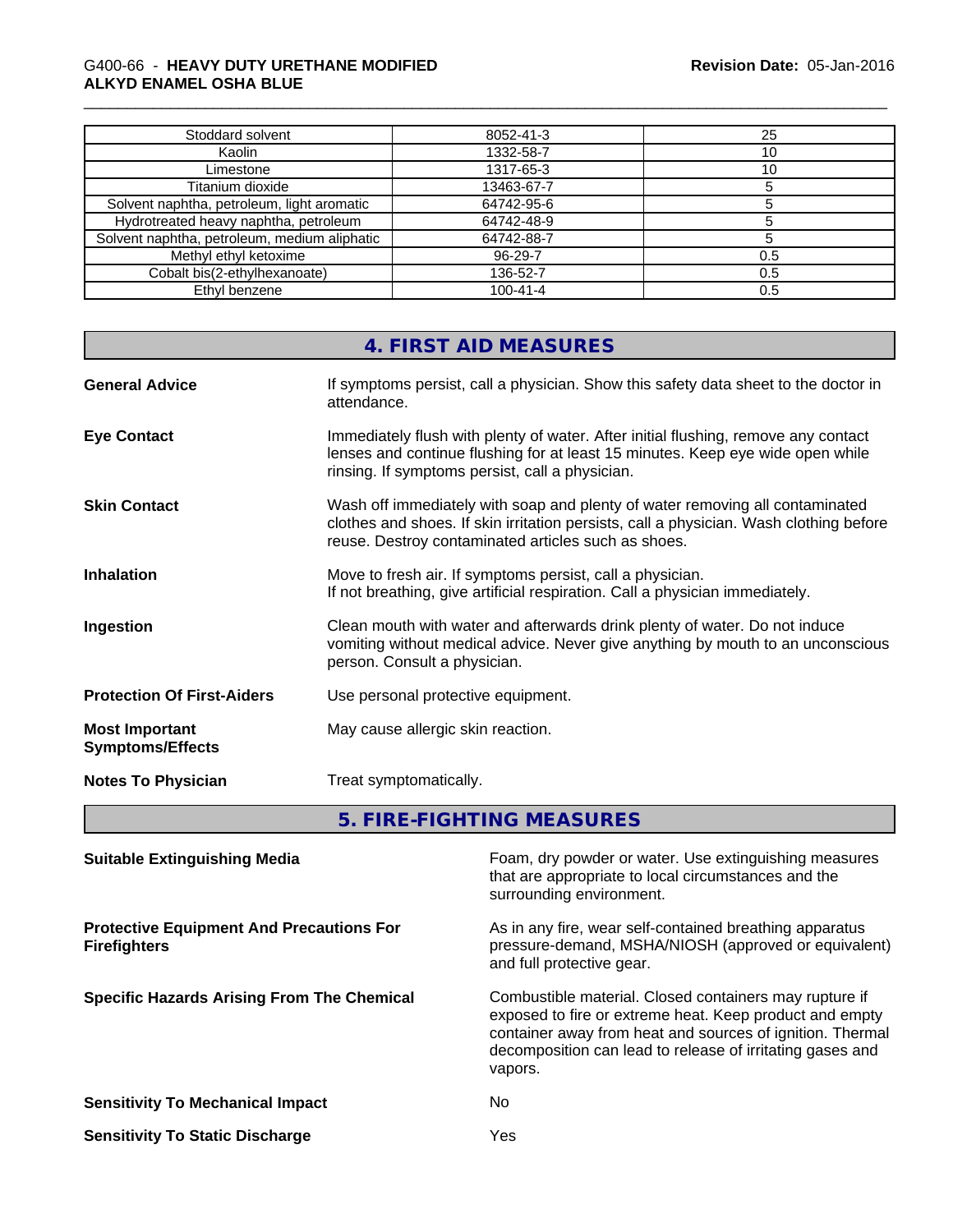| <b>Flash Point Data</b>                                                                           | Flash Point (°F)<br>Flash Point (°C)<br><b>Flash Point Method</b> |                 | 104<br>40<br><b>PMCC</b>       |                                |  |
|---------------------------------------------------------------------------------------------------|-------------------------------------------------------------------|-----------------|--------------------------------|--------------------------------|--|
|                                                                                                   | <b>Flammability Limits In Air</b>                                 |                 |                                |                                |  |
|                                                                                                   | <b>Lower Explosion Limit</b><br><b>Upper Explosion Limit</b>      |                 | Not available<br>Not available |                                |  |
| <b>NFPA</b>                                                                                       | Health: 1                                                         | Flammability: 2 | <b>Instability: 0</b>          | <b>Special: Not Applicable</b> |  |
| <b>NFPA Legend</b><br>0 - Not Hazardous<br>1 - Slightly<br>2 - Moderate<br>3 - High<br>4 - Severe |                                                                   |                 |                                |                                |  |

*The ratings assigned are only suggested ratings, the contractor/employer has ultimate responsibilities for NFPA ratings where this system is used.*

*Additional information regarding the NFPA rating system is available from the National Fire Protection Agency (NFPA) at www.nfpa.org.*

|                                  | 6. ACCIDENTAL RELEASE MEASURES                                                                                                                                                                                                                                                                                                                                                                |  |
|----------------------------------|-----------------------------------------------------------------------------------------------------------------------------------------------------------------------------------------------------------------------------------------------------------------------------------------------------------------------------------------------------------------------------------------------|--|
| <b>Personal Precautions</b>      | Use personal protective equipment. Remove all sources of ignition.                                                                                                                                                                                                                                                                                                                            |  |
| <b>Other Information</b>         | Prevent further leakage or spillage if safe to do so. Do not allow material to<br>contaminate ground water system. Prevent product from entering drains. Do not<br>flush into surface water or sanitary sewer system. Local authorities should be<br>advised if significant spillages cannot be contained.                                                                                    |  |
| <b>Environmental Precautions</b> | See Section 12 for additional Ecological Information.                                                                                                                                                                                                                                                                                                                                         |  |
| <b>Methods For Clean-Up</b>      | Dam up. Soak up with inert absorbent material. Pick up and transfer to properly<br>labeled containers. Clean contaminated surface thoroughly.                                                                                                                                                                                                                                                 |  |
|                                  | 7. HANDLING AND STORAGE                                                                                                                                                                                                                                                                                                                                                                       |  |
| <b>Handling</b>                  | Use only in area provided with appropriate exhaust ventilation. Do not breathe<br>vapors or spray mist. Wear personal protective equipment. Take precautionary<br>measures against static discharges. To avoid ignition of vapors by static electricity<br>discharge, all metal parts of the equipment must be grounded. Keep away from<br>open flames, hot surfaces and sources of ignition. |  |
| <b>Storage</b>                   | Keep containers tightly closed in a dry, cool and well-ventilated place. Keep away<br>from heat. Keep away from open flames, hot surfaces and sources of ignition.<br>Keep in properly labeled containers. Keep out of the reach of children.                                                                                                                                                 |  |
|                                  | <b>DANGER</b> - Rags, steel wool or waste soaked with this product may spontaneously<br>catch fire if improperly discarded. Immediately after use, place rags, steel wool or<br>waste in a sealed water-filled metal container.                                                                                                                                                               |  |
| <b>Incompatible Materials</b>    | Incompatible with strong acids and bases and strong oxidizing agents.                                                                                                                                                                                                                                                                                                                         |  |

**8. EXPOSURE CONTROLS / PERSONAL PROTECTION**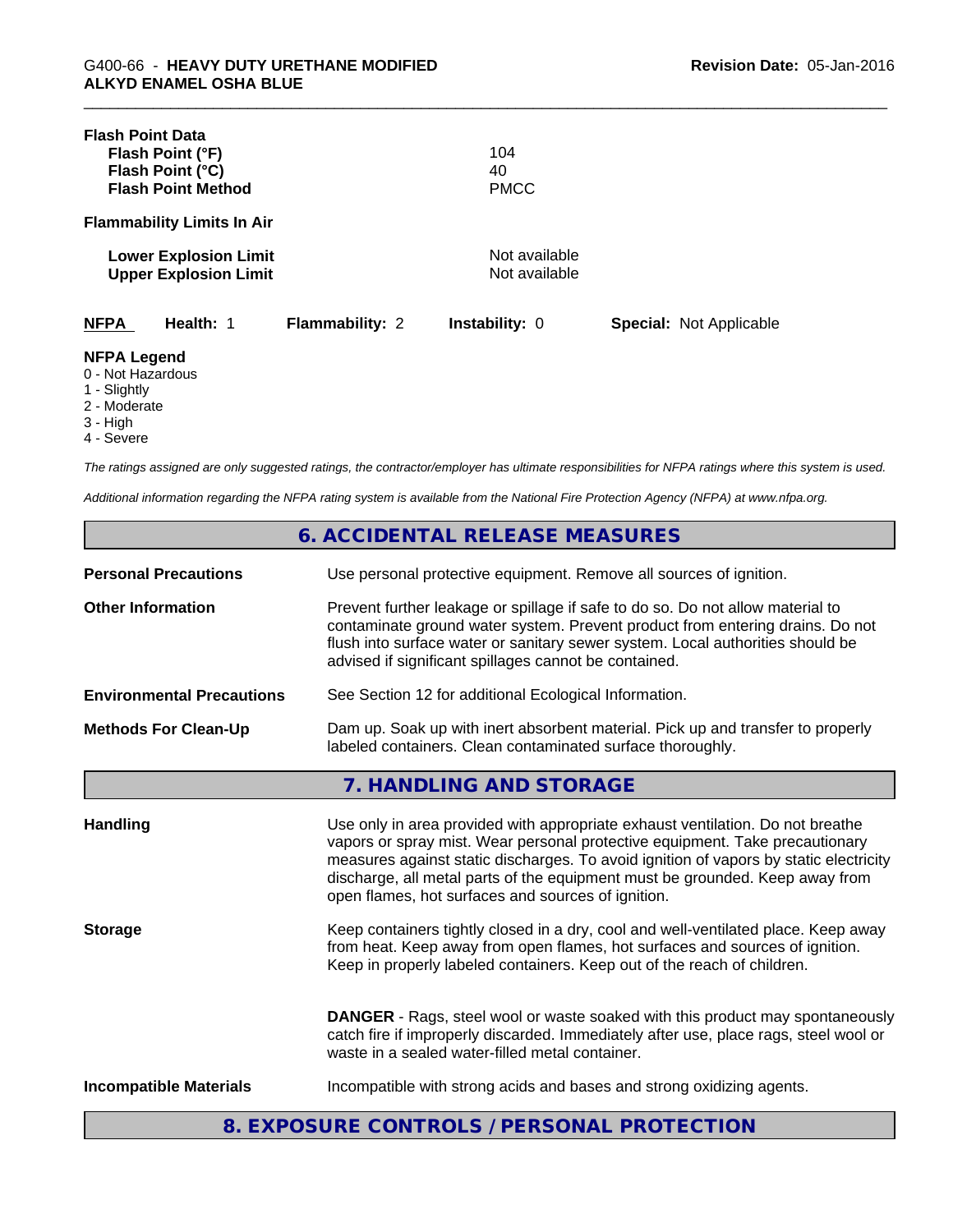## \_\_\_\_\_\_\_\_\_\_\_\_\_\_\_\_\_\_\_\_\_\_\_\_\_\_\_\_\_\_\_\_\_\_\_\_\_\_\_\_\_\_\_\_\_\_\_\_\_\_\_\_\_\_\_\_\_\_\_\_\_\_\_\_\_\_\_\_\_\_\_\_\_\_\_\_\_\_\_\_\_\_\_\_\_\_\_\_\_\_\_\_\_ G400-66 - **HEAVY DUTY URETHANE MODIFIED ALKYD ENAMEL OSHA BLUE**

## **Exposure Limits**

| <b>Chemical Name</b> | <b>ACGIH</b>              | <b>OSHA</b>                      |
|----------------------|---------------------------|----------------------------------|
| Stoddard solvent     | 100 ppm - TWA             | 2900 mg/m <sup>3</sup> - TWA     |
|                      |                           | 500 ppm - TWA                    |
| Kaolin               | 2 mg/m <sup>3</sup> - TWA | 15 mg/m <sup>3</sup> - TWA total |
|                      |                           | $5 \text{ mg/m}^3$ - TWA         |
| Limestone            | N/E                       | 15 mg/m <sup>3</sup> - TWA total |
|                      |                           | $5 \text{ mg/m}^3$ - TWA         |
| Titanium dioxide     | 10 mg/m $3$ - TWA         | 15 mg/m <sup>3</sup> - TWA       |
| Ethyl benzene        | 20 ppm - TWA              | 100 ppm - TWA                    |
|                      |                           | 435 mg/m <sup>3</sup> - TWA      |

#### **Legend**

ACGIH - American Conference of Governmental Industrial Hygienists Exposure Limits OSHA - Occupational Safety & Health Administration Exposure Limits N/E - Not Established

| <b>Engineering Measures</b> | Ensure adequate ventilation, especially in confined areas. |
|-----------------------------|------------------------------------------------------------|
|                             |                                                            |

**Personal Protective Equipment**

| <b>Eye/Face Protection</b><br><b>Skin Protection</b><br><b>Respiratory Protection</b> | Safety glasses with side-shields.<br>Long sleeved clothing. Protective gloves.<br>In operations where exposure limits are exceeded, use a NIOSH approved<br>respirator that has been selected by a technically qualified person for the specific<br>work conditions. When spraying the product or applying in confined areas, wear a<br>NIOSH approved respirator specified for paint spray or organic vapors. |
|---------------------------------------------------------------------------------------|----------------------------------------------------------------------------------------------------------------------------------------------------------------------------------------------------------------------------------------------------------------------------------------------------------------------------------------------------------------------------------------------------------------|
| <b>Hygiene Measures</b>                                                               | Avoid contact with skin, eyes and clothing. Remove and wash contaminated<br>clothing before re-use. Wash thoroughly after handling. When using do not eat,<br>drink or smoke.                                                                                                                                                                                                                                  |

| 9. PHYSICAL AND CHEMICAL PROPERTIES |  |
|-------------------------------------|--|
|-------------------------------------|--|

| Appearance                 | liquid                   |
|----------------------------|--------------------------|
| Odor                       | solvent                  |
| <b>Odor Threshold</b>      | No information available |
| Density (Ibs/gal)          | $8.8 - 8.9$              |
| <b>Specific Gravity</b>    | $1.05 - 1.07$            |
| рH                         | No information available |
| <b>Viscosity (cps)</b>     | No information available |
| <b>Solubility</b>          | No information available |
| <b>Water Solubility</b>    | No information available |
| <b>Evaporation Rate</b>    | No information available |
| <b>Vapor Pressure</b>      | No information available |
| <b>Vapor Density</b>       | No information available |
| Wt. % Solids               | $65 - 75$                |
| Vol. % Solids              | $50 - 60$                |
| Wt. % Volatiles            | $25 - 35$                |
| Vol. % Volatiles           | $40 - 50$                |
| VOC Regulatory Limit (g/L) | $340$                    |
| <b>Boiling Point (°F)</b>  | 300                      |
| <b>Boiling Point (°C)</b>  | 149                      |
| <b>Freezing Point (°F)</b> | No information available |
| <b>Freezing Point (°C)</b> | No information available |
| Flash Point (°F)           | 104                      |
| Flash Point (°C)           | 40                       |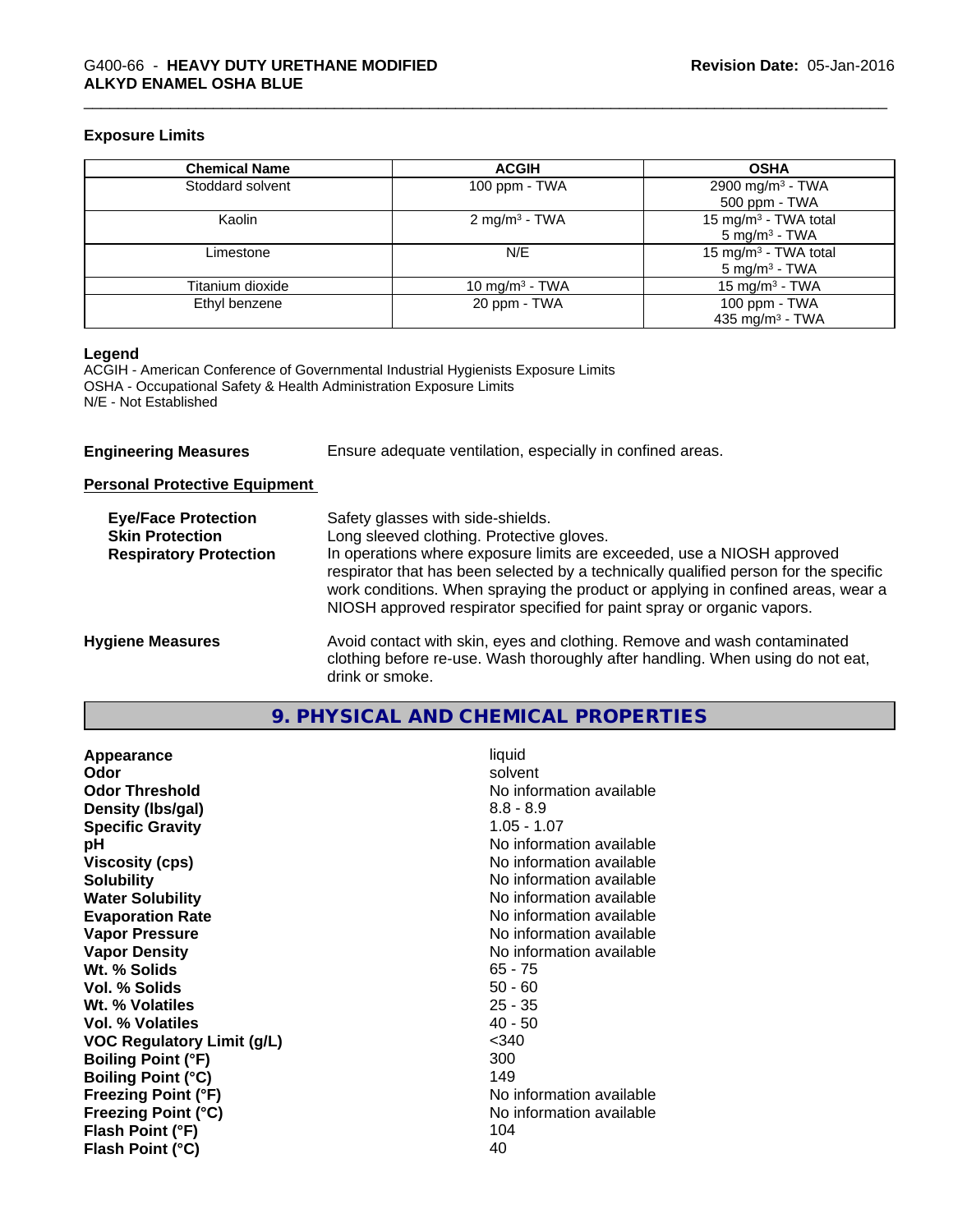| <b>PMCC</b>              |
|--------------------------|
| Not applicable           |
| No information available |
| No information available |
| No information available |
| No information available |
| No information available |
| No information available |
| No information available |
|                          |

## **10. STABILITY AND REACTIVITY**

| <b>Reactivity</b>                         | Not Applicable                                                                           |
|-------------------------------------------|------------------------------------------------------------------------------------------|
| <b>Chemical Stability</b>                 | Stable under normal conditions. Hazardous polymerisation<br>does not occur.              |
| <b>Conditions To Avoid</b>                | Keep away from open flames, hot surfaces, static<br>electricity and sources of ignition. |
| <b>Incompatible Materials</b>             | Incompatible with strong acids and bases and strong<br>oxidizing agents.                 |
| <b>Hazardous Decomposition Products</b>   | Thermal decomposition can lead to release of irritating<br>gases and vapors.             |
| <b>Possibility Of Hazardous Reactions</b> | None under normal conditions of use.                                                     |

## **11. TOXICOLOGICAL INFORMATION**

| <b>Product Information</b>               |                                                                                                                                                                                                                                      |
|------------------------------------------|--------------------------------------------------------------------------------------------------------------------------------------------------------------------------------------------------------------------------------------|
| Information on likely routes of exposure |                                                                                                                                                                                                                                      |
| <b>Principal Routes of Exposure</b>      | Eye contact, skin contact and inhalation.                                                                                                                                                                                            |
| <b>Acute Toxicity</b>                    |                                                                                                                                                                                                                                      |
| <b>Product Information</b>               | Repeated or prolonged exposure to organic solvents may lead to permanent brain<br>and nervous system damage. Intentional misuse by deliberately concentrating and<br>inhaling vapors may be harmful or fatal.                        |
| Information on toxicological effects     |                                                                                                                                                                                                                                      |
| <b>Symptoms</b>                          | No information available.                                                                                                                                                                                                            |
|                                          | Delayed and immediate effects as well as chronic effects from short and long-term exposure                                                                                                                                           |
| Eye contact                              | Contact with eyes may cause irritation.                                                                                                                                                                                              |
| <b>Skin contact</b>                      | May cause skin irritation and/or dermatitis. Prolonged skin contact may defat the<br>skin and produce dermatitis.                                                                                                                    |
| Ingestion                                | Ingestion may cause irritation to mucous membranes. Small amounts of this<br>product aspirated into the respiratory system during ingestion or vomiting may<br>cause mild to severe pulmonary injury, possibly progressing to death. |
| <b>Inhalation</b>                        | High vapor / aerosol concentrations are irritating to the eyes, nose, throat and<br>lungs and may cause headaches, dizziness, drowsiness, unconsciousness, and<br>other central nervous system effects.                              |
|                                          |                                                                                                                                                                                                                                      |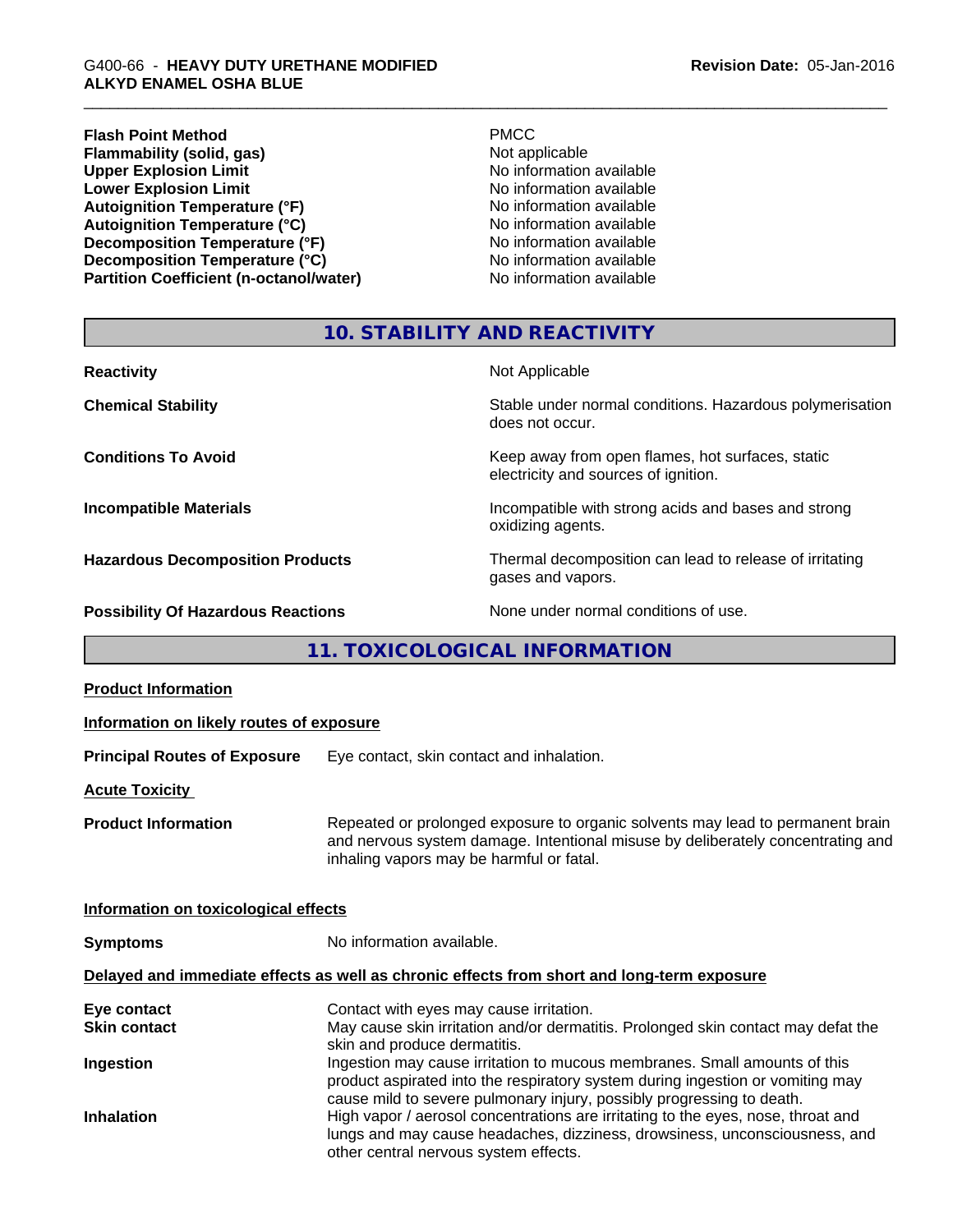| May cause an allergic skin reaction.                                                                                                                                                                                             |
|----------------------------------------------------------------------------------------------------------------------------------------------------------------------------------------------------------------------------------|
| No information available.                                                                                                                                                                                                        |
| No information available.                                                                                                                                                                                                        |
| No information available.                                                                                                                                                                                                        |
| No information available.                                                                                                                                                                                                        |
| No information available.                                                                                                                                                                                                        |
| No information available.                                                                                                                                                                                                        |
| No information available.                                                                                                                                                                                                        |
| No information available.                                                                                                                                                                                                        |
| May be harmful if swallowed and enters airways. Small amounts of this product<br>aspirated into the respiratory system during ingestion or vomiting may cause mild<br>to severe pulmonary injury, possibly progressing to death. |
|                                                                                                                                                                                                                                  |

#### **Numerical measures of toxicity**

**The following values are calculated based on chapter 3.1 of the GHS document**

| <b>ATEmix (oral)</b> | 112828 mg/kg |
|----------------------|--------------|
| ATEmix (dermal)      | 61765 mg/kg  |

#### **Component**

## **Acute Toxicity**

Stoddard solvent LD50 Oral: > 5,000 mg/kg (Rat) LD50 Dermal: > 3160 mg/kg (Rabbit) LC50 Inhalation (Vapor): > 6.1 mg/L (Rat) Kaolin LD50 Oral: > 5000 mg/kg (Rat) Limestone LD50 Oral: 6,450 mg/kg (Rat) vendor data Titanium dioxide LD50 Oral: > 10000 mg/kg (Rat) LD50 Dermal:  $> 10000$  mg/m<sup>3</sup> (Rabbit) LC50 Inhalation (Dust):  $> 6.82$  mg/L (Rat, 4 hr.) Solvent naphtha, petroleum, light aromatic LD50 Oral: 8400 mg/kg (Rat) Hydrotreated heavy naphtha, petroleum LD50 Oral: > 5,000 mg/kg (Rat) vendor data LD50 Dermal: > 3,160 mg/kg (Rabbit) Solvent naphtha, petroleum, medium aliphatic LD50 Oral: > 6240 mg/kg (Rat) LD50 Dermal: > 3120 mg/kg (Rabbit) LC50 Inhalation (Vapor): 1400 ppm (Rat, 4 hr.) Methyl ethyl ketoxime LD50 Oral: 930 mg/kg (Rat) LD50 Dermal: 200 µL/kg (Rabbit) LC50 Inhalation (Vapor): > 4.8 mg/L (Rat) Ethyl benzene LD50 Oral: 3500 mg/kg (Rat) LD50 Dermal: > 5000 mg/kg (Rabbit) LC50 Inhalation (Vapor): 55000 mg/m<sup>3</sup> (Rat, 2 hr.)

## **Carcinogenicity**

*The information below indicateswhether each agency has listed any ingredient as a carcinogen:.*

| <b>Chemical Name</b> | $\sim$ | <b>NTF</b> | arcinoger<br>unda |
|----------------------|--------|------------|-------------------|
|                      |        |            |                   |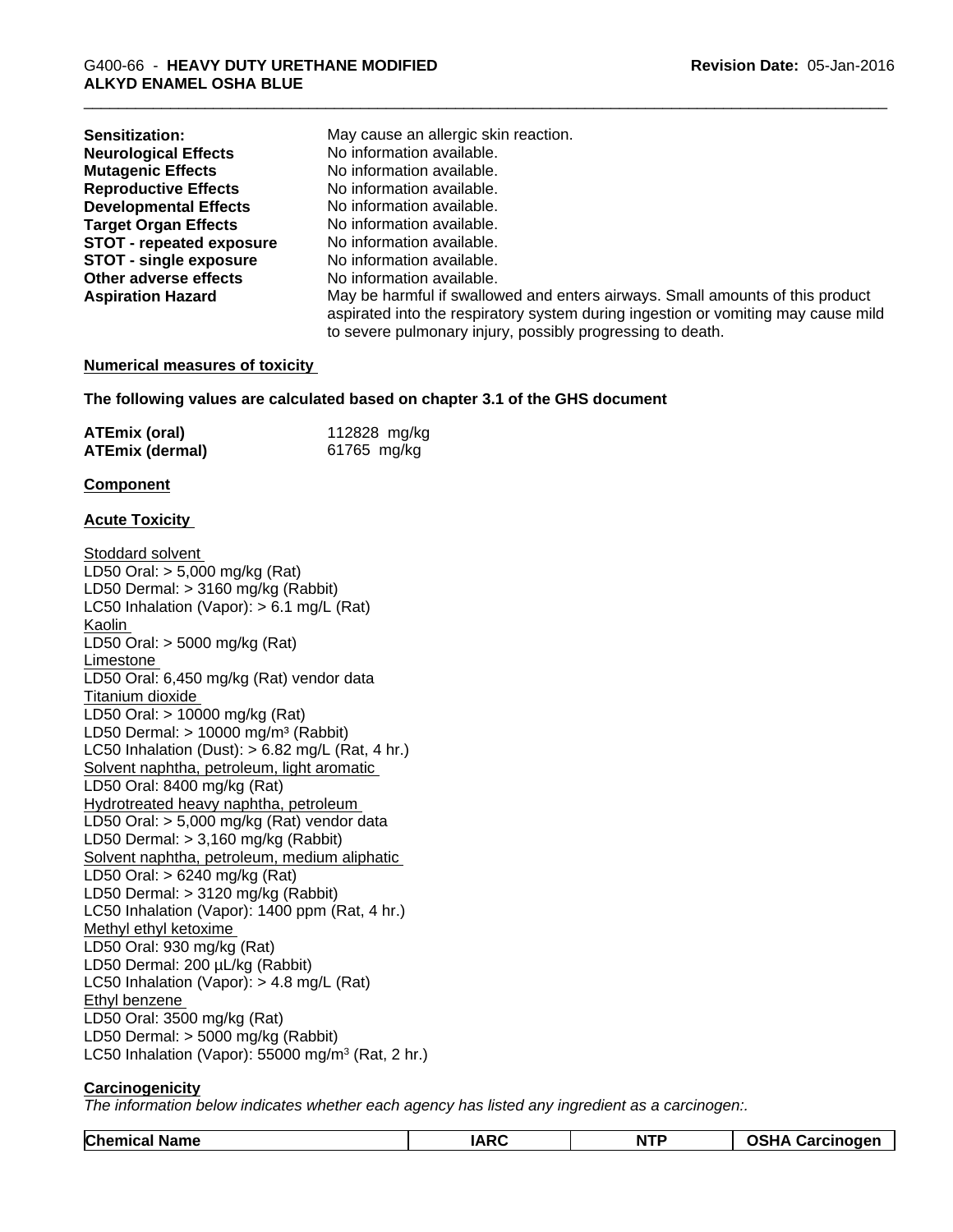| Titanium dioxide             | 2B - Possible Human<br>Carcinogen | Listed |
|------------------------------|-----------------------------------|--------|
| Cobalt bis(2-ethylhexanoate) | 2B - Possible Human<br>Carcinogen |        |
| Ethyl benzene                | 2B - Possible Human<br>Carcinogen | ∟isted |

Although IARC has classified titanium dioxide as possibly carcinogenic to humans (2B), their summary concludes: "No significant exposure to titanium dioxide is thought to occur during the use of products in which titanium dioxide is bound to other materials, such as paint."

Cobalt and cobalt compounds are listed as possible human carcinogens by IARC (2B). However, there isinadequate evidence of the carcinogenicity of cobalt and cobalt compounds in humans.

#### **Legend**

IARC - International Agency for Research on Cancer NTP - National Toxicity Program OSHA - Occupational Safety & Health Administration

## **12. ECOLOGICAL INFORMATION**

## **Ecotoxicity Effects**

The environmental impact of this product has not been fully investigated.

## **Product Information**

## **Acute Toxicity to Fish**

No information available

## **Acute Toxicity to Aquatic Invertebrates**

No information available

## **Acute Toxicity to Aquatic Plants**

No information available

## **Persistence / Degradability**

No information available.

**Bioaccumulation / Accumulation** No information available.

## **Mobility in Environmental Media**

No information available.

## **Ozone**

No information available

## **Component**

## **Acute Toxicity to Fish**

Titanium dioxide  $LC50:$  > 1000 mg/L (Fathead Minnow - 96 hr.) Methyl ethyl ketoxime LC50: 48 mg/L (Bluegill sunfish - 96 hr.) Ethyl benzene LC50: 12.1 mg/L (Fathead Minnow - 96 hr.)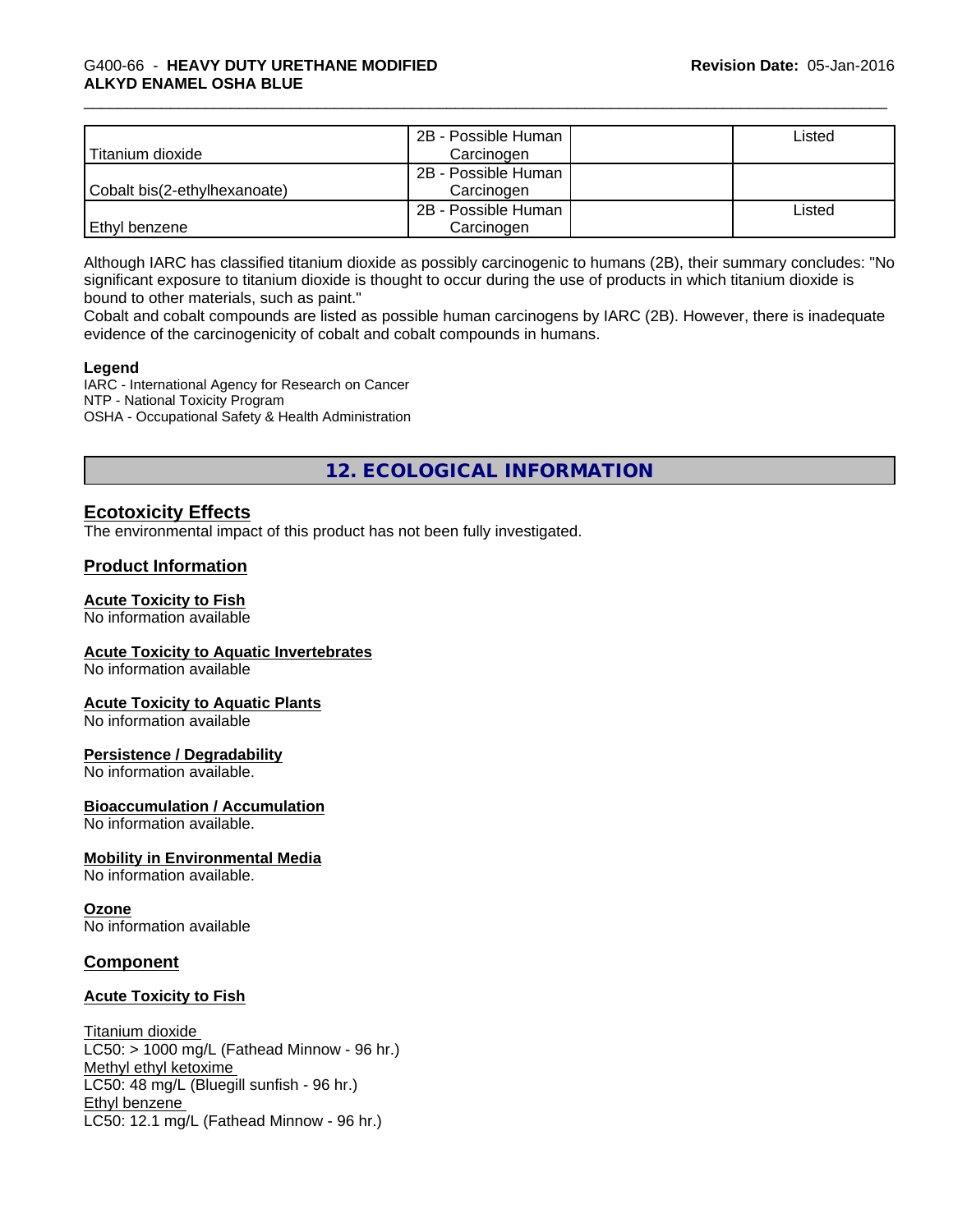#### **Acute Toxicity to Aquatic Invertebrates**

Methyl ethyl ketoxime EC50: 750 mg/L (Daphnia magna - 48 hr.) Ethyl benzene EC50: 1.8 mg/L (Daphnia magna - 48 hr.)

#### **Acute Toxicity to Aquatic Plants**

Ethyl benzene EC50: 4.6 mg/L (Green algae (Scenedesmus subspicatus), 72 hrs.)

| 13. DISPOSAL CONSIDERATIONS                                                                                                                                                                                                           |
|---------------------------------------------------------------------------------------------------------------------------------------------------------------------------------------------------------------------------------------|
| Dispose of in accordance with federal, state, provincial, and local regulations.<br>Local requirements may vary, consult your sanitation department or<br>state-designated environmental protection agency for more disposal options. |
| Emptied containers may retain product residue. Follow label warnings even after<br>container is emptied. Residual vapors may explode on ignition.                                                                                     |
|                                                                                                                                                                                                                                       |

**14. TRANSPORT INFORMATION**

| <b>Proper Shipping Name</b>     | Paint                               |
|---------------------------------|-------------------------------------|
| <b>Hazard Class</b>             |                                     |
| UN-No                           | UN1263                              |
| <b>Packing Group</b>            | Ш                                   |
| <b>Reportable Quantity (RQ)</b> | Xylenes mixed isomers: RQ kg= 45.40 |
| <b>Description</b>              | UN1263, Paint, , 3, III, RQ         |

In the US this material may be reclassified as a Combustible Liquid and is not regulated in containers of less than 119 gallons (450 liters) via surface transportation (refer to 49CFR173.120(b)(2) for further information).

| <b>ICAO/IATA</b> | Contact the preparer for further information. |
|------------------|-----------------------------------------------|
| IMDG / IMO       | Contact the preparer for further information. |

**15. REGULATORY INFORMATION**

## **International Inventories**

| <b>TSCA: United States</b> | Yes - All components are listed or exempt. |
|----------------------------|--------------------------------------------|
| <b>DSL: Canada</b>         | Yes - All components are listed or exempt. |

## **Federal Regulations**

| SARA 311/312 hazardous categorization |     |  |
|---------------------------------------|-----|--|
| Acute Health Hazard                   | Yes |  |
| Chronic Health Hazard                 | Yes |  |
| Fire Hazard                           | Yes |  |
| Sudden Release of Pressure Hazard     | Nο  |  |
| Reactive Hazard                       | N٥  |  |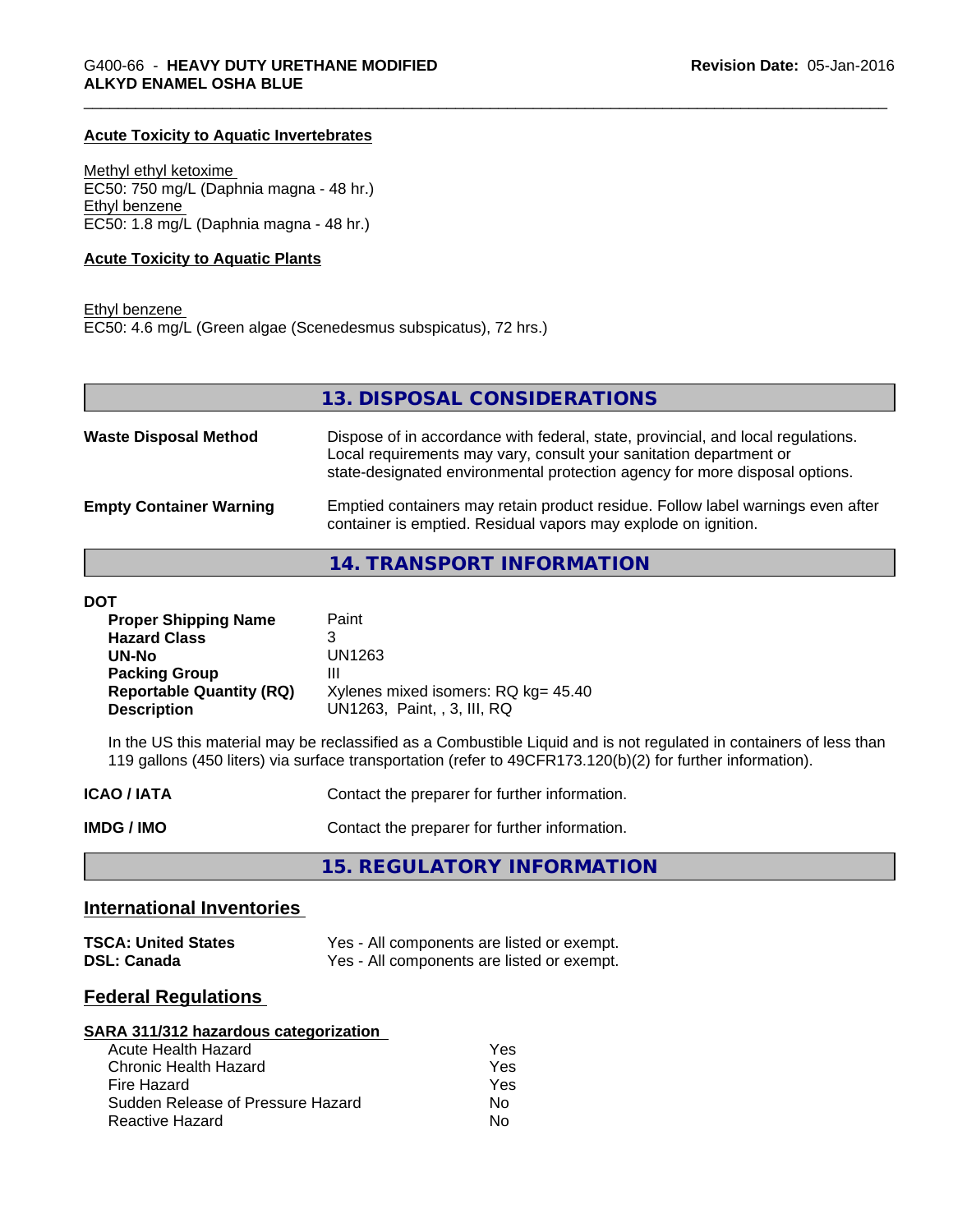#### **SARA 313**

Section 313 of Title III of the Superfund Amendments and Reauthorization Act of 1986 (SARA). This product contains a chemical or chemicals which are subject to the reporting requirements of the Act and Title 40 of the Code of Federal Regulations, Part 372:

| <b>Chemical Name</b> | <b>CAS-No</b> | Weight % (max) | <b>CERCLA/SARA 313</b><br>(de minimis concentration) |
|----------------------|---------------|----------------|------------------------------------------------------|
| Ethyl benzene        | 100-41-4      | u.u            |                                                      |

## **Clean Air Act,Section 112 Hazardous Air Pollutants (HAPs) (see 40 CFR 61)**

This product contains the following HAPs:

| <b>Chemical Name</b>         | <b>CAS-No</b>  | Weight % (max) | <b>Hazardous Air Pollutant</b><br>(HAP) |
|------------------------------|----------------|----------------|-----------------------------------------|
| Cobalt bis(2-ethylhexanoate) | 136-52-7       |                | ∟isted                                  |
| Ethyl benzene                | $100 - 41 - 4$ | 0.5            | ∟isted                                  |

## **State Regulations**

#### **California Proposition 65**

This product may contain small amounts of materials known to the state of California to cause cancer or reproductive *harm.*

#### **State Right-to-Know**

| <b>Chemical Name</b>               | <b>Massachusetts</b> | <b>New Jersey</b> | Pennsylvania |
|------------------------------------|----------------------|-------------------|--------------|
| Stoddard solvent                   |                      |                   |              |
| Kaolin                             |                      |                   |              |
| Limestone                          |                      |                   |              |
| Titanium dioxide                   |                      |                   |              |
| Solvent naphtha, petroleum, medium |                      |                   |              |
| aliphatic                          |                      |                   |              |
| Cobalt bis(2-ethylhexanoate)       |                      |                   |              |
| Ethyl benzene                      |                      |                   |              |

**Legend**

X - Listed

## **16. OTHER INFORMATION**

#### **HMIS** - **Health:** 1\* **Flammability:** 2 **Reactivity:** 0 **PPE:** - **HMIS Legend**

0 - Minimal Hazard

- 1 Slight Hazard
- 2 Moderate Hazard
- 3 Serious Hazard
- 4 Severe Hazard

\* - Chronic Hazard

X - Consult your supervisor or S.O.P. for "Special" handling instructions.

*Note: The PPE rating has intentionally been left blank. Choose appropriate PPE that will protect employees from the hazards the material will present under the actual normal conditions of use.*

*Caution: HMISÒ ratings are based on a 0-4 rating scale, with 0 representing minimal hazards or risks, and 4 representing significant hazards or risks. Although HMISÒ ratings are not required on MSDSs under 29 CFR 1910.1200, the preparer, has chosen to provide them. HMISÒ ratings are to be used only in conjunction with a fully implemented HMISÒ program by workers who have received appropriate HMISÒ training. HMISÒ is a*